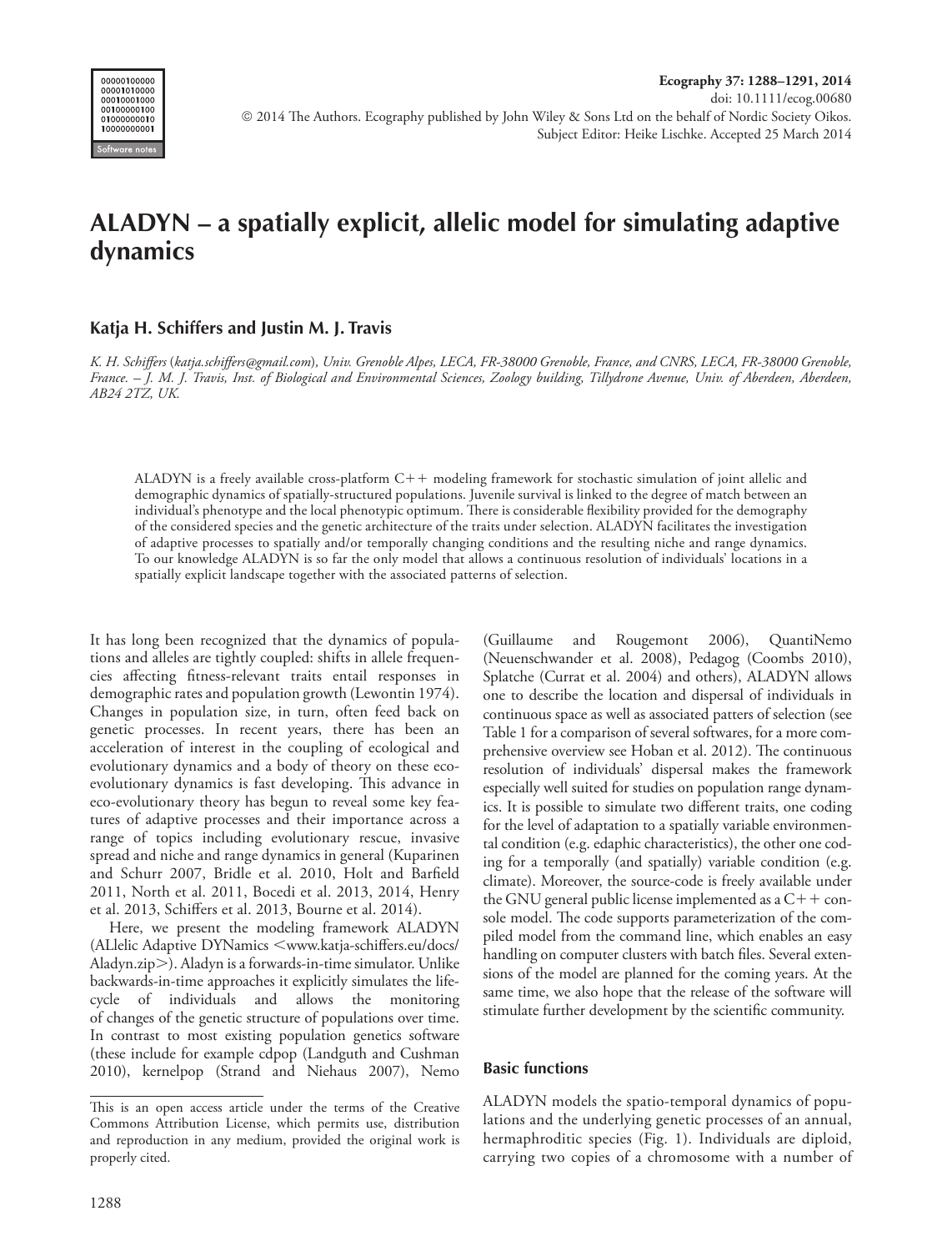Table 1. Comparison of selected population genetic software: a) the simulation approach taken, either forwards-in-time or backwardsin-time; b) units of the simulation (individuals or populations) for which x/y-coordinates are modeled and whether the resolution is continuous or on a lattice; c) whether selection of abiotic and/or biotic environment for specific phenotypes is allowed; d) the approach taken to model dispersal. See Hoban et al. (2012) for a more comprehensive overview.

|                   | a) backward/forward  | $b)$ x/y-coordinates                           | c) selection allowed | d) dispersal                                                                                                         |
|-------------------|----------------------|------------------------------------------------|----------------------|----------------------------------------------------------------------------------------------------------------------|
| Aladyn            | forward              | For individuals, continuous<br>resolution      | ves                  | Stage dependent dispersal kernel                                                                                     |
| cdpop             | forward              | For individuals/populations,<br>on the lattice | yes                  | Stepping stone with isolation by distance,<br>sex-specific migration rate and<br>influenced by environmental factors |
| Kernelpop         | forward              | For individuals, on the lattice                | n <sub>O</sub>       | Dispersal kernel                                                                                                     |
| Nemo              | forward              | For populations on the lattice                 | ves                  | Stepping stone with isolation by distance,<br>sex-specific migration rate                                            |
| Pedagog           | forward              |                                                | ves                  | Age and density dependent, sex-specific<br>migration rate                                                            |
| <b>OuantiNemo</b> | forward              | For populations on the lattice                 | ves                  | Density dependent, stepping stone,<br>sex-specific migration rate                                                    |
| Splatche          | forward and backward | For populations on the lattice                 | n <sub>O</sub>       | Stepping stone model, migration<br>influenced by environmental factors                                               |

loci *L*, coding for an individual's level of adaptation to habitat conditions. Alleles are described by continuous values and are additive within and between loci, i.e. neither epistatic nor pleiotropic effects are currently considered. An individual's phenotype is directly determined by



Figure 1. Structure of the model. Top: population dynamics take place on a spatially explicit landscape, here for example with a fractal structure of habitat conditions. Middle: dynamics are followed on the level of both demographic and genetic processes. Recombination and mutation take place during reproduction, the interaction of resulting phenotypes and the environment affect mortality rates and dispersal and migration affect gene flow. Bottom: individuals carry two copies of a number of loci, which might code for two different traits (indicated by white and grey squares). Allelic values are continuous and are additive within and between loci.

its genotype, that is, heritability is assumed to be 1 and there are no environmental effects.

Population dynamics take place within a continuous region of x by y grid cells. Edges are joined to form either a cylinder (for gradient landscapes) or a torus (for fractal or patchy landscapes). Single cells are characterized by one or two variables reflecting habitat conditions. The distribution of these values can follow gradients with adjustable slope, patchy range borders or fractal landscapes. Each grid cell can support several individuals, the maximum number given by the local carrying capacity *K*, which is assumed constant across the region. Apart from being situated in a certain cell, individuals are also assigned continuous x/y-coordinates.

Within each generation, the following processes are simulated in sequential order: 1) reproduction with mutation, recombination, gamete dispersal and subsequent death of the parental generation, 2) dispersal of the offspring, 3) selection in the form of density-independent, hard selection, acting on the survival probabilities of the juveniles for one of the environmental variables and hard or soft selection for the other one and 4) density-dependent mortality.

#### *1) Reproduction*

All individuals can potentially bear offspring. The number of ovules produced by each individual is drawn from a Poisson distribution with average *R*. The mating can be fully outcrossing or include selfing, which might be density dependent. Whether, and by which mating partner, single ovules are fertilized is modeled stochastically with the probabilities of fertilization derived from between-individual distances and the shape of the gamete dispersal kernel (see below). Gametes are composed by duplicating parental alleles, one of each homologous pair being chosen randomly, assuming no linkage between loci. Alleles mutate with a probability of  $\mu$ . The mutational effect, i.e. the amount by which the allelic value is changed, is drawn from a zeromean normal distribution with variance  $\alpha^2$ .

#### *2) Dispersal*

There are two phases of dispersal in each generation cycle: gamete dispersal and offspring dispersal. Both are characterized by lognormal, isotropic dispersal kernels (Greene et al.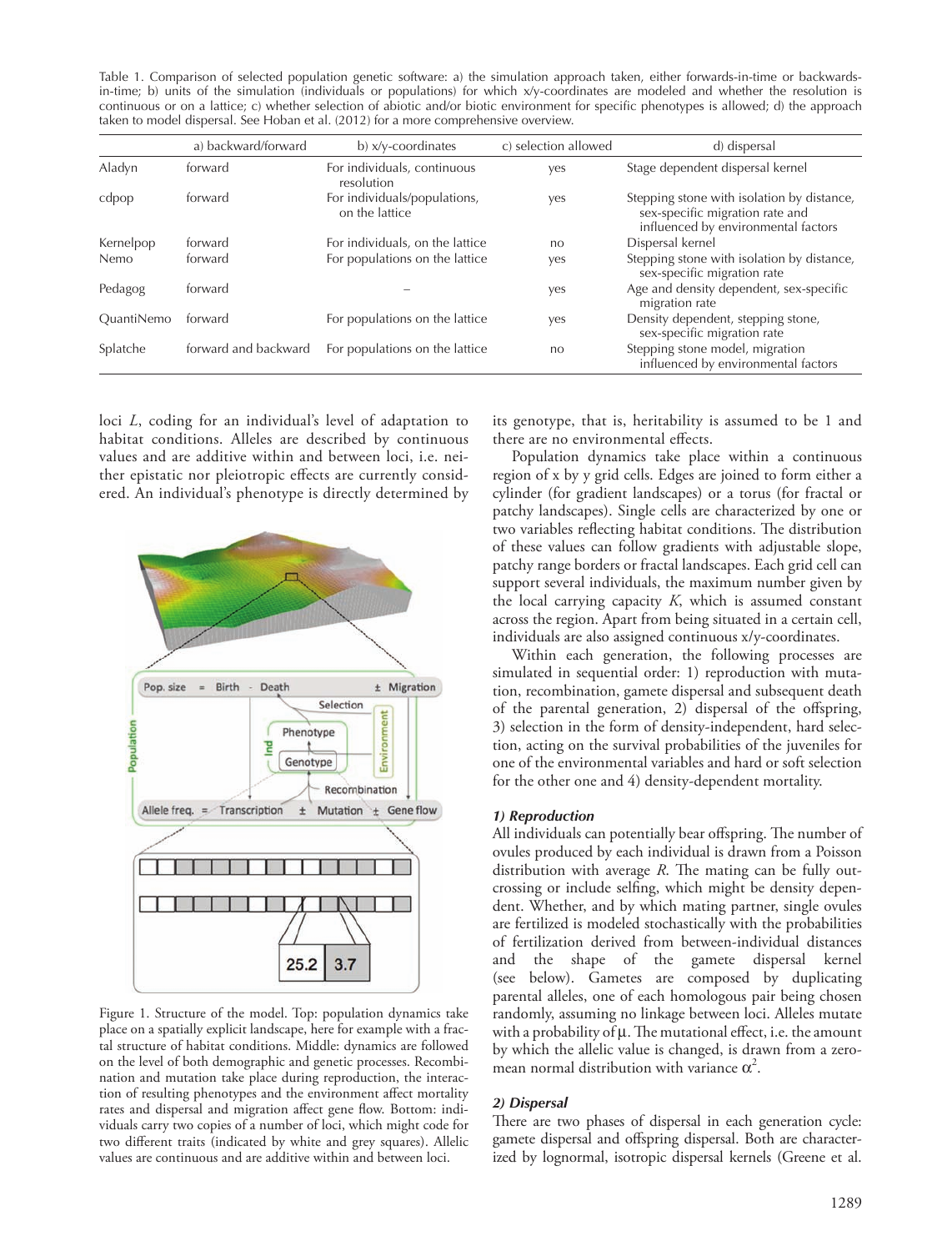2004) with an average distance of  $d_g$  for gamete dispersal and *do* for offspring dispersal. Offspring dispersal is simulated explicitly: dispersal distance and direction are determined stochastically with probabilities following the shape of the dispersal kernel. The offspring is positioned at the resulting x/y-coordinates, respecting boundary conditions. Individuals falling off the cylinder are excluded from subsequent simulation dynamics. To gain sufficient computational efficiency, gamete dispersal is simulated in a simplified way according to the following algorithm: For each ovule, first, the grid cell from which the mating partner is drawn is determined, by stochastically choosing x/y-coordinates in the neighborhood of the focal individual, following the gamete dispersal kernel. The mating partner is then randomly drawn from all individuals inhabiting the respective grid cell. In case an empty grid cell is chosen in the first place, the procedure is repeated up to 99 times. If all trials are unsuccessful, the ovule remains unfertilized. To test for undesirable effects of this simplification, we also developed an implementation of gamete dispersal that is more precise in the sense of linking fertilization probability to the exact distance between individuals. Comparison between the two approaches showed that there are no obvious differences at the level of evolutionary or demographic dynamics.

#### *3) Selection*

Selection acts on population demography by modulating juvenile survival probability. Individual survival probability *W* is a function of the difference between the individual's phenotype *z* and the optimal phenotype under the local environmental conditions  $\theta(x, y)$ , which may vary with spatial position *x,y*. This function follows a normal distribution with maximum 1 and variance  $\omega^2$ :

$$
W(z) = \exp\left[-\frac{(z-\theta)^2}{2\omega^2}\right]
$$

 $\omega^2$  can be interpreted as the inverse of selection strength of the environment on the individuals or alternatively as the niche breadth of the species. In case fitness is determined by two traits, overall survival probability *W* is calculated as the product of survival probability related to climate  $W_C$  and survival probability related to the local environment *WE*.

#### *4) Density-dependent mortality*

We assume the local population regulation occurs following selection, acting on the survivors in a grid cell. We assume a simple ceiling form of density dependence: whenever the number of individuals N within a grid cell exceeds its carrying capacity K, all N resident individuals are subject to density-dependent mortality with probability of mortality equaling  $1 - K/N$ .

#### **Sample usage**

An example for the usage of the model can be found in Schiffers et al. (2013). Here, the effect of local adaptation to a spatially variable environmental condition on the potential for evolutionary rescue during climate change was tested. Habitat conditions were assumed to follow a fractal pattern and climate changed gradually during a period of 100 generations following an earlier stable phase. Depending on the amount of habitat heterogeneity and offspring and gamete dispersal distances, adaptation to local conditions could significantly hamper evolutionary rescue or lead to only partial rescue of the population.

This example can be easily recreated with the material provided in the downloadable files. The only requirements are a  $C++$  compiler and the program 'make'. A manual ('Readme. pdf') explains the installation of these programs, the possible values of each argument in the model and the use of the command line to start the simulation runs. A makefile ('Make') controls the compilation of the code. After compilation, the call './ aladyn –h' prints a list of all parameters that can be controlled via the command line. Moreover, a batch file is included ('batch. sh') that enables to directly start model runs from the command line without manual parameterization or compilation. It returns results of exemplary scenarios of the above-described study.

### **Output**

Several output files are generated and saved by default in the directory 'results'. Using batch files, it is easily possible to automatically create a single output directory for each specific parameter combination. The chosen parameter values for the respective scenario are reported in the file 'parameters. csv'. The file 'landscape.csv' contains the values for the local habitat conditions in each grid cell allowing a visual control of the landscape structure. The file 'dynamics.csv' logs, for each generation and replicate, the actual climate, the average fitness of all individuals with respect to climate, the variance in that fitness, the average fitness of all individuals with respect to environment with its variance, the average overall fitness with variance and the population size.

Finally, the files 'cpheno.csv' and 'epheno.csv' record the climatic and environmental phenotypes of all individuals for each generation. With some basic coding knowledge output files can be easily adapted to the specific needs of a study.

To cite ALADYN or acknowledge its use, cite this Software note as follows, substituting the version of the application that you used for 'version 0':

Schiffers, K. H. and Travis, J. M. J. 2014. ALADYN – a spatially explicit, allelic model for simulating adaptive dynamics. – Ecography 37: 1288–1291 (ver. 0).

*Acknowledgements –* Many thanks to Greta Bocedi, Elizabeth Bourne and Carsten Urbach for help during the implementation of the model and to Coline Byczek for the idea of naming it ALADYN. The manuscript arose from two workshops entitled 'Advancing concepts and models of species range dynamics: understanding and disentangling processes across scales'. Funding was provided by the Danish Council for Independent Research – Natural Sciences (grant no. 10-085056 to S. Normand). KHS received funding from the European Research Council under the European Community's Seven Framework Programme FP7/2007- 2013 Grant Agreement no. 281422 (TEEMBIO). JMJT received funding from NERC, UK.

## **References**

Bocedi, G. et al. 2013. Effects of local adaptation and interspecific competition on species' response to climate change: interspecific